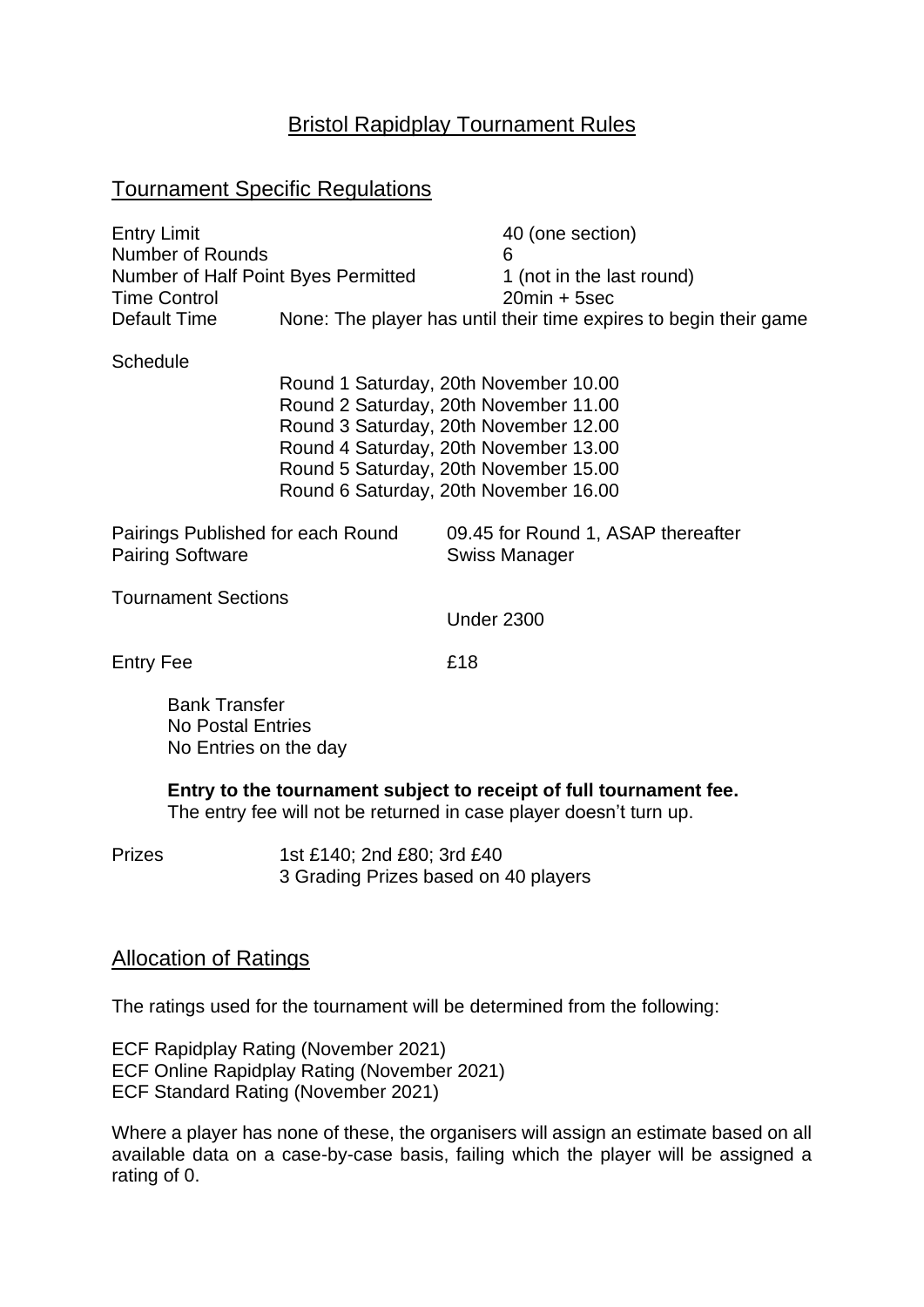# Rating

The tournament will be submitted to the English Chess Federation (ECF) for national rating. It is a condition of playing in the Bristol Rapidplay that the data submitted at the time of entry will be forwarded to the ECF as required to enable the games to be rated by the ECF.

### Levels of ECF Membership Required

All entrants must pay a £10 surcharge if they are not Silver, Gold or Platinum members of the ECF.

### Covid Regulations

The regulations below apply at the time of writing. Depending on government regulations, or the regulations of the venue, these may change without notice.

- Players should only play if they have no COVID-19 symptoms.
- Players are advised to bring their own face mask and wear it when they are away from the board.
- Only players signed up for the tournament are permitted into the tournament (Owen) room.
- The analysis room will be available from 9.00 14.00
- Players should not congregate in the playing area and should not spectate games.
- No handshakes before or at the end of the games are necessary, just be polite!

# Prize Conditions

The prize fund will be reduced if there are fewer than 30 players!

The place prizes in all tournaments will be awarded to the player scoring the most points. There will be no tie-breaks applied, and in the event of a tie, the prize money will be shared equally between all tied players.

Players allocated a rating of 0 are not eligible for rating prizes.

Where there is a tie for a rating prize, the prize shall be won by the lowest-rated player involved in the tie.

Where a player wins a place prize and a rating prize, the player will win whichever prize is of the higher value.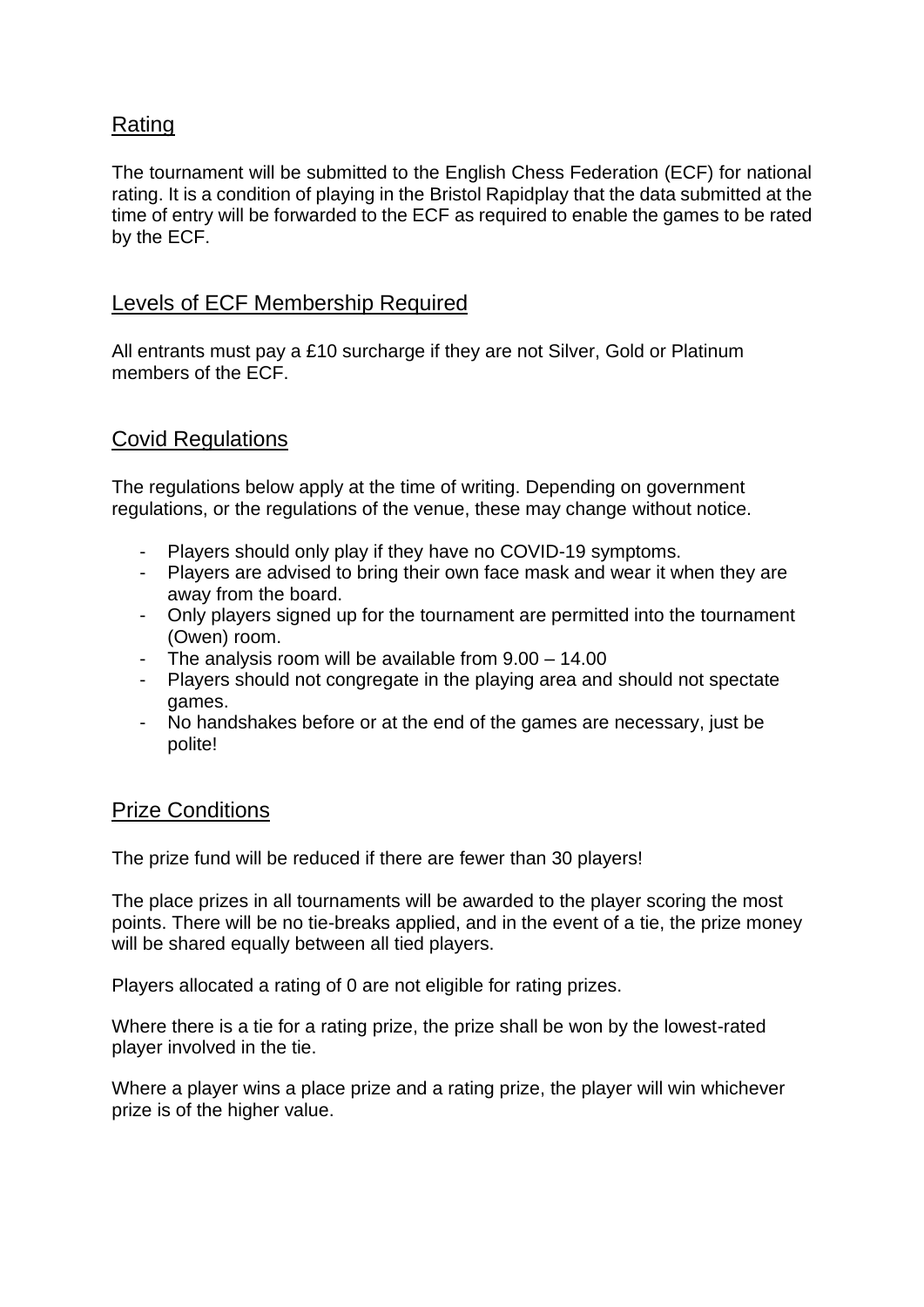# Byes

One half Point bye may be requested for Rounds 1 to 5 (or a request may be cancelled) either:

- At the time of entry, or
- At any point before the pairings are published for each tournament.

Where the pairings are published as soon as they are available, the request should be made no later than the conclusion of the last game in the round of the tournament being played. Such requests should be made to the Chief Arbiter at the tournament.

Players who miss more rounds than the number of Half Point Byes permitted in each tournament will be withdrawn from the tournament, unless the Chief Arbiter decides otherwise.

A player who defaults a game will not be included in the pairings for the next round of the tournament, or any subsequent round, unless the Chief Arbiter decides otherwise.

# F.I.D.E. Rules of Rapid Chess apply.

For the first completed illegal move, the arbiter shall give two minutes extra time to the opponent. For the second completed illegal move by the same player, the arbiter shall declare game lost by this player. However, the game is drawn if the position is such that the opponent cannot checkmate the player's king, by any possible series of legal moves.

### Mobile Phones

During play mobile phones and other electronic devices must be completely switched off and placed in a bag below the table or on the table in front of the player. A player must not have any such device about their person or carry it with them during play.

A player will be immediately disqualified if during the game any such device either (a) makes any sound; or

- (b) is found to be switched on; or
- (c) is found to be about their person or being carried by them.

### Parental Responsibility

Parents or guardians are responsible for their children during the tournament. The organisers and helpers are not able to act "in loco parentis" and are not able to take responsibility for any child's actions, or for the actions of anyone that may affect your child.